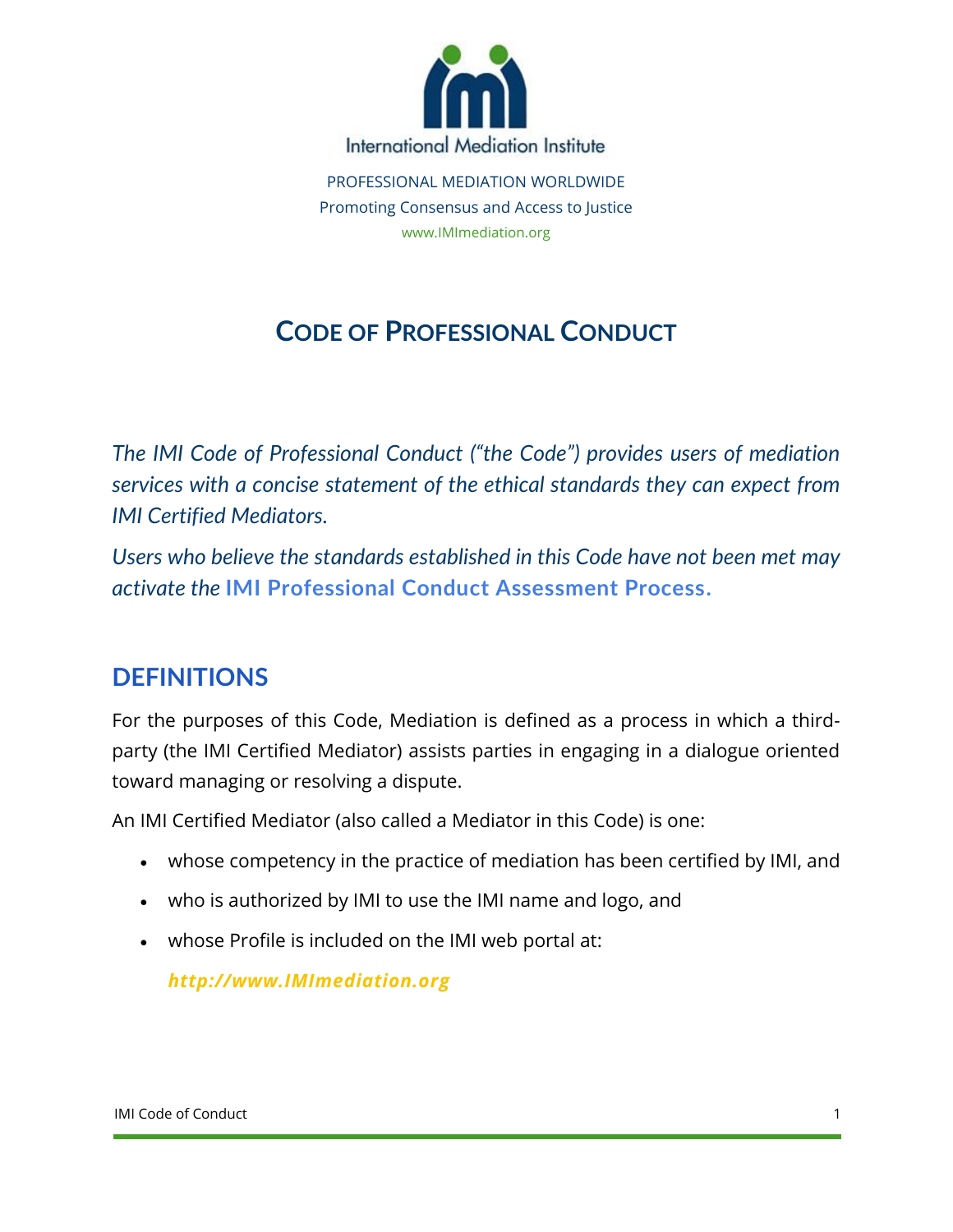## **1. MEDIATOR APPOINTMENT**

### **1.1. Entitlement to use the title "IMI Certified Mediator" and the IMI logo**

In the event that an IMI Certified Mediator fails to maintain IMI requirements for certification, or no longer qualifies as an IMI Certified Mediator, use of the title IMI Certified Mediator and use of the IMI name and logo will end, and the Mediator's Profile will no longer be included on the IMI web portal.

#### **1.2. Promotion of Mediators' services**

Subject to applicable laws and to regulations governing professional practice, Mediators will present and promote their practice truthfully and accurately. They may quote freely from, and link to, their Profile on the IMI web portal and they are free to replicate that Profile, or extracts from it, for their own professional purposes.

#### **1.3. Appointment**

1.3.1 Before the mediation begins, Mediators will inform the parties of their relevant background and experience.

1.3.2 Mediators will advise parties that they will be invited to offer the Mediator feedback on the process at any stage, including offering written feedback at the conclusion of the mediation.

1.3.3 Mediators will, prior to appointment, conduct reasonable inquiries to determine if any pre-existing relationship or interest in the subject matter of the dispute creates a real or perceived conflict of interest. The mediator will disclose any such interests and obtain the parties' consent to continue. Regardless of party consent, if the mediator thinks that the relationship or interest poses a threat to the mediator's ability to conduct the mediation impartially, the mediator shall decline the appointment.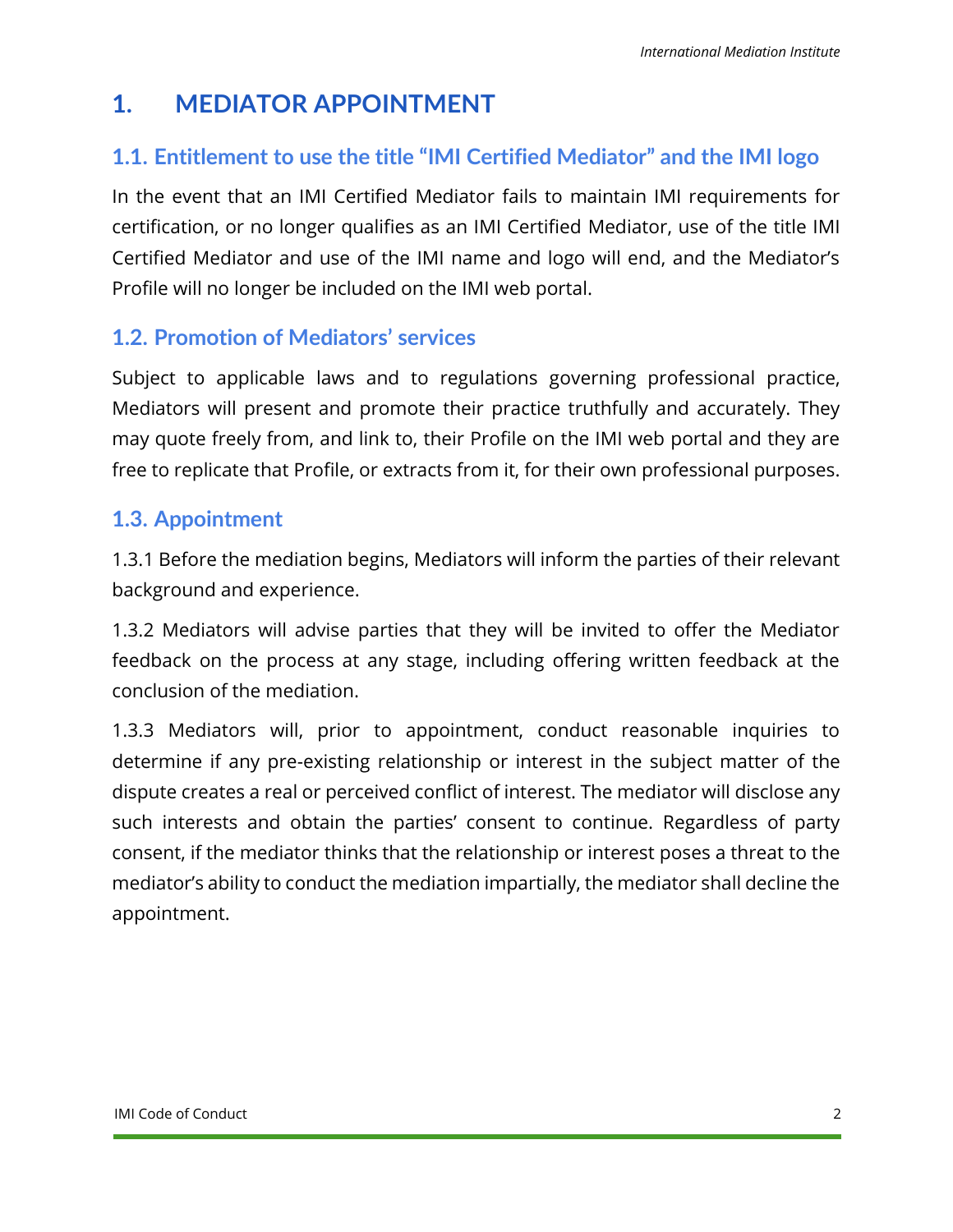# **2. DILIGENCE**

Mediators may accept an assignment to act as Mediator in any situation in which they are competent to serve in that capacity. Mediators should ensure that they have the requisite time, energy and procedural and subject matter expertise to competently meet the reasonable expectations of the parties.

## **3. IMPARTIALITY**

3.1 Mediators will always conduct mediation in an impartial manner, avoiding bias or prejudice in favor or against any party. Bias or favoritism can result from several sources: mediator reaction to a mediation participant's personal characteristics, background or values; mediator personal, professional or financial interests in the subject matter of the dispute; or preexisting relationships with any mediation participant. If at any time a Mediator feels unable to conduct the process in an impartial manner, (s)he will express that concern and withdraw from the mediation.

3.2 Mediators will not accept an appointment without first disclosing anything within their knowledge that may, or may be perceived to, materially affect their impartiality. This duty to disclose is a continuing obligation throughout the mediation process.

3.3 The existence of relationships or interests potentially affecting, or appearing to affect, a Mediator's impartiality will not automatically imply unfitness to act as a mediator provided these circumstances have been fully disclosed and addressed to the satisfaction of the parties and the Mediator.

3.4 The duty to disclose perceived or actual threats to Mediator impartiality is ongoing. Newly discovered interests or relationships creating an actual or perceived threat to Mediator impartiality must be disclosed and parties must renew their consent to proceed with the process.

3.5 Following any such disclosures, if any party raises an objection, the Mediator will withdraw from the mediation.

3.6 After accepting appointment, and until the mediation process ends, Mediators will not enter into financial, business, professional, family or social relationships or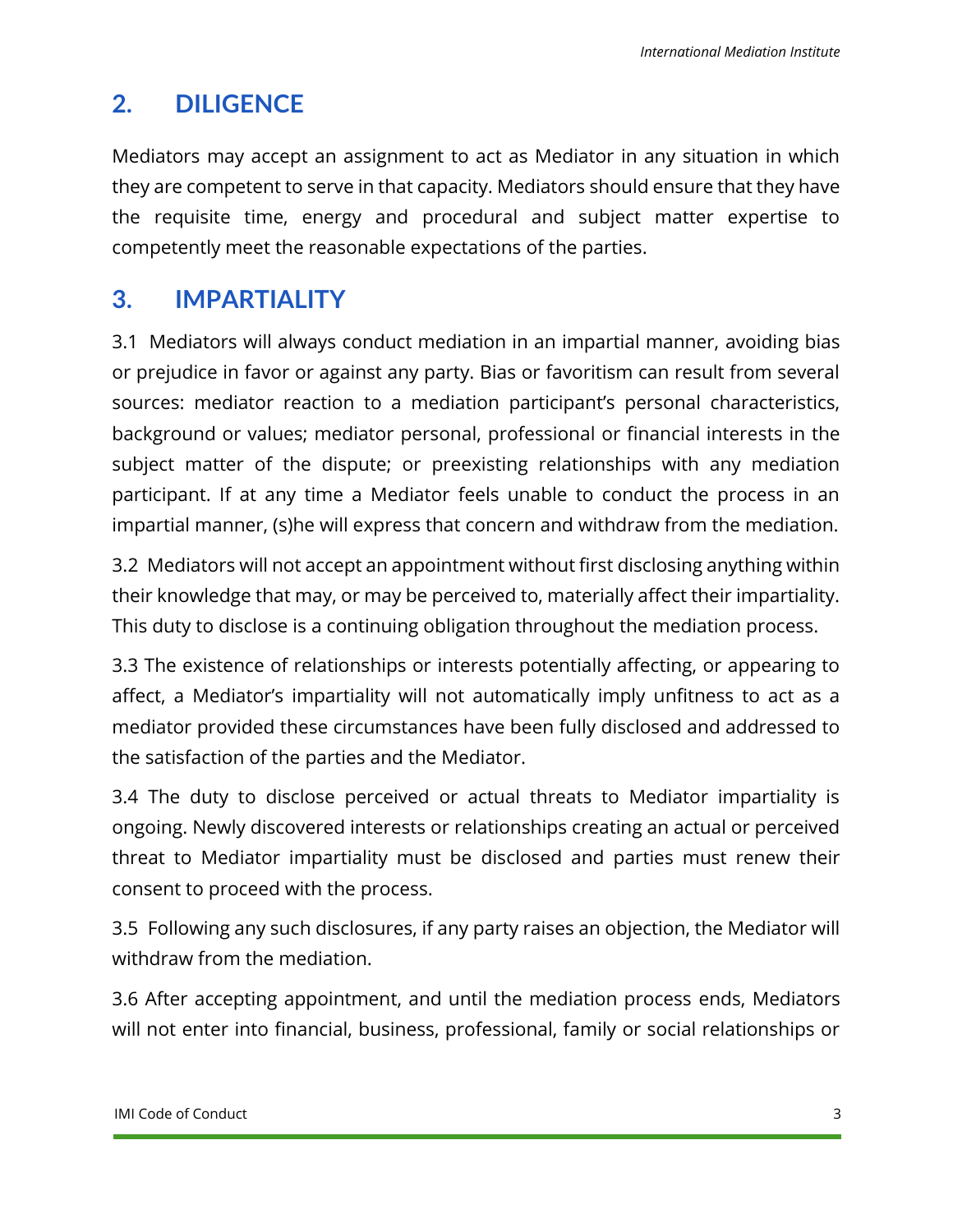acquire financial or personal interests that are likely to create an actual or perceived threat to mediation impartiality. In the case of perceived threats, mediators may proceed after full disclosure and party consent.

3.7 Within 12 months following the end of a mediation, Mediators will not represent in an advisory capacity or accept employment with any party to a mediation in the same or a substantially related matter, unless all parties to the mediation expressly consent to that representation after full disclosure. Acting as a neutral in other dispute resolution proceedings (e.g. as a mediator or arbitrator) that may involve some or all of the parties will not be considered a representation in an advisory capacity for the purposes of this clause.

### **4. MEDIATION PROCESS**

### **4.1. Procedure**

Mediators will endeavor to ensure that the parties to the mediation and their advisers understand the characteristics of the mediation process, their roles as parties and advisers, and the role of a mediator, as well as the enforceability of any resulting agreement. The Mediator will ensure that before the mediation begins, the parties have understood and agreed to the terms and conditions which will govern the mediation including those relating to Mediator and party obligations to respect Mediator confidentiality. It is best practice for those terms to be contained in a written Agreement to Mediate, unless the parties or the circumstances dictate otherwise.

### **4.2. Fairness and Integrity of the process**

4.2.1 Mediators will explain the mediation process to the parties and their advisers, and be satisfied that they consent to the process being used and to the Mediator selected (unless applicable law, court rules or contract require use of a particular process and/or mediator). Mediators will ensure that all parties are aware that they have an equal opportunity to engage in pre-mediation private communications with the Mediator.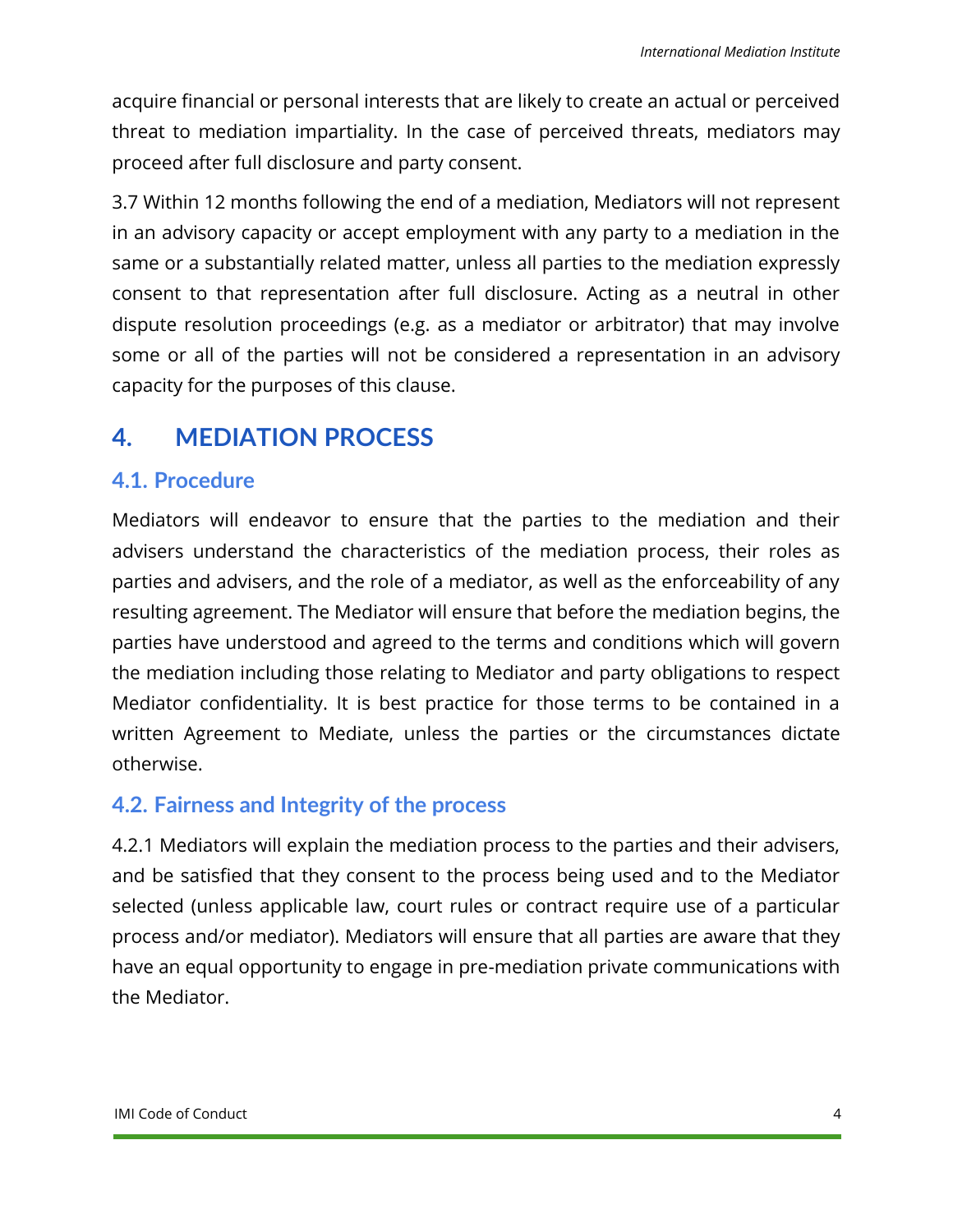4.2.2 Mediators will conduct the process with attention to procedural fairness to all parties. The Mediator will take particular care to ensure that all parties have adequate opportunities to be heard, to be involved in the process and to have the opportunity to seek and obtain legal or other counsel before finalizing any resolution.

4.2.3 Mediators will take reasonable steps to prevent any misconduct that might invalidate an agreement reached in mediation or create or aggravate a hostile environment. Mediators will endeavor to ensure that the parties have reached agreement of their own volition and knowingly consent to any resolution.

#### **4.3. Termination of the process**

4.3.1 The Mediator will ensure the parties understand that they may withdraw from the mediation at any time by informing the Mediator of that preference (unless applicable law, court rules or contract require otherwise).

4.3.2 Mediators shall withdraw from a mediation if a negotiation among the parties appears to be moving toward an unconscionable or illegal outcome. An unconscionable outcome is one which is the product of undue pressure, exploitation or duress. An unconscionable outcome reflects one party's exploitation of an existing power imbalance to the degree that the resulting agreement "shocks the conscience" and violates accepted legal and cultural norms of fairness.

### **4.4. Feedback**

Unless inappropriate in the circumstances, Mediators will, at the conclusion of a mediation, invite the parties and advisers and any co-mediators or assistant mediators, to complete an IMI Feedback Request Form and return it to the Mediator or to the Reviewer indicated by the Mediator in his/her IMI Profile to assist in the preparation of the Mediator's Feedback Digest.

#### **4.5. Fees**

4.5.1 Mediators will, before accepting appointment, agree with the parties how their fees and expenses will be calculated, and how they will be paid by the parties (and if shared between the parties, in what proportions). Mediators who withdraw from a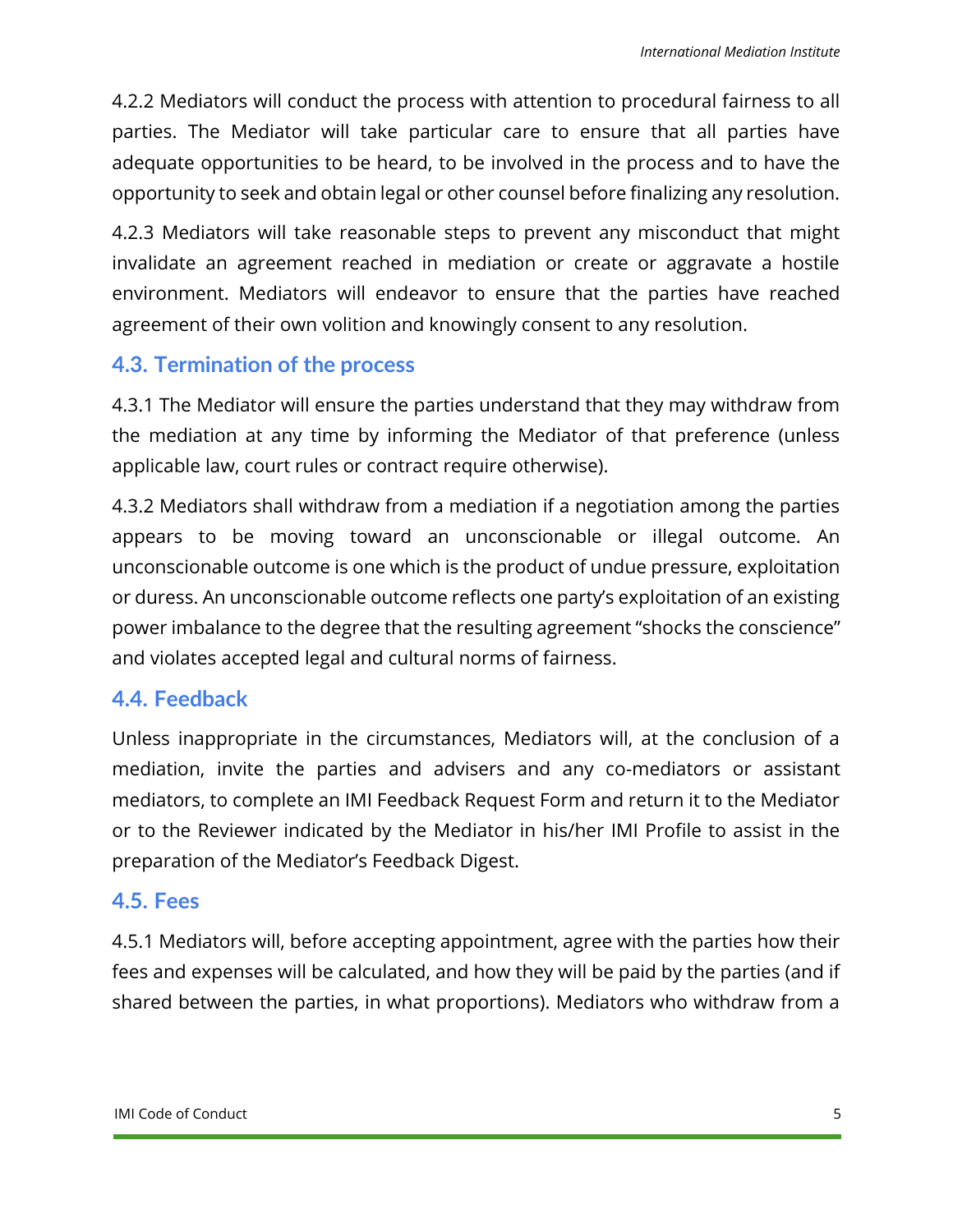case will return to the parties any fees already paid relating to the period following withdrawal.

4.5.2 Mediators will not suggest to the parties that their remuneration should be based on, or related to, the outcome of the mediation.

### **5. CONFIDENTIALITY**

5.1.1 Mediators will keep confidential all information acquired in the course of serving as a mediator in a mediation unless:

- compelled to make a disclosure by law or by some governmental agency having appropriate authority and jurisdiction, or
- arising under paragraph 5.1, in which event the recipients of the confidential information shall themselves be bound to maintain the confidentiality, or
- the specific information comes into the public domain (otherwise than as a result of a disclosure by the Mediator), or
- the parties release the Mediator from the confidentiality restriction, or as necessary to defend the Mediator from any proceedings or charges for which (s)he risks incurring any liability, or
- disclosure is necessary to prevent death or imminent bodily harm or severe damage to an identifiable third party or to prevent the commission of illegal and morally objectionable acts. Before using or disclosing such information, if not otherwise required to be disclosed by law, Mediators should make a good faith effort to persuade the party, and/or the party's counsel or other advisers, to act in such a way that would remedy the situation.

5.1.2 The Mediator may, however, disclose having previously served as a mediator in a mediation involving one or more of the parties, provided none of the details of that case are disclosed.

5.1.3 Mediators will discuss confidentiality with the parties before or at the beginning of the mediation and obtain their consent to any communication or practice by the Mediator that involves the disclosure of confidential information.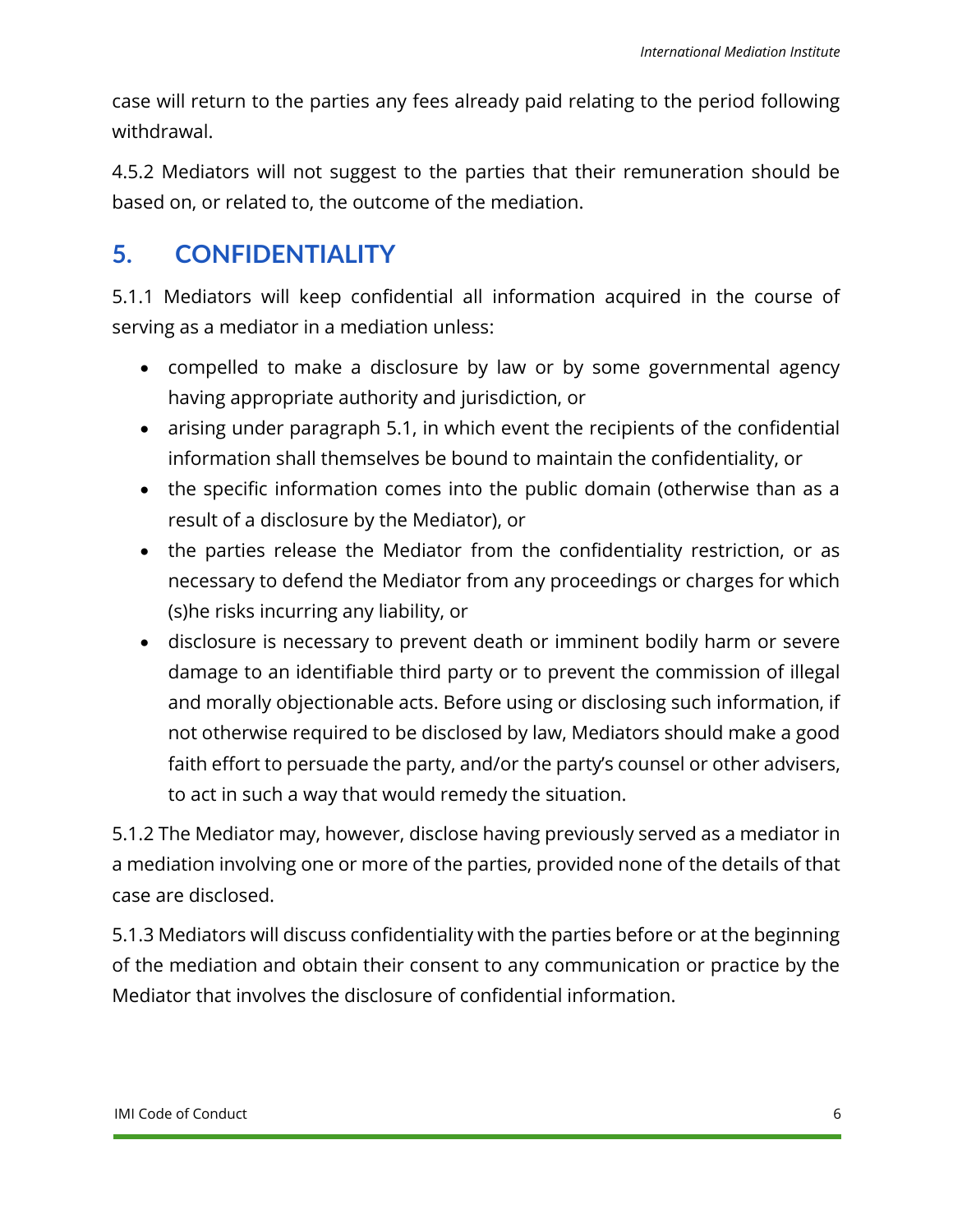5.1.4 At no time following the end of a mediation will Mediators adduce evidence or testify on behalf of one of the parties in making or defending a claim against another party to the same mediation where they have acquired confidential information from the other party, unless all that information is no longer confidential or unless the party protected by the confidentiality gives consent.

## **6. PROFESSIONAL CONDUCT ISSUES AND COMPLAINTS**

6.1 An IMI Certified Mediator may consult his/her Reviewer about any professional or ethical dilemmas.

6.2 A party to a mediation who believes there has been a lack of compliance with this Code may activate the IMI Professional Conduct Assessment Process.